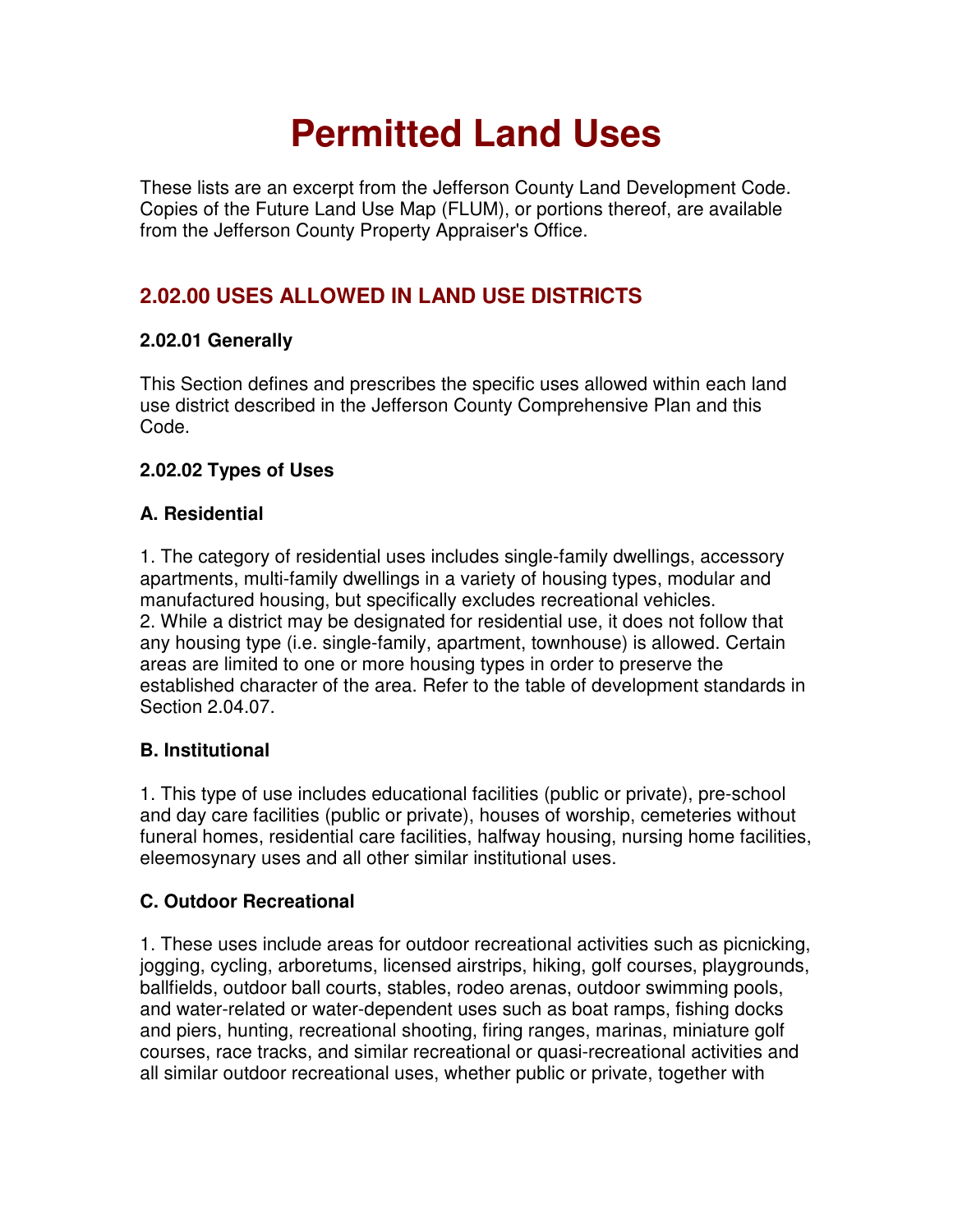ordinary amenities and service normally associated with such uses. Commercial uses of these shall require a special exception permit.

## **D. Professional Service and Office**

1. This group of uses includes service business and professional offices, medical offices or clinics, government offices, financial institutions , and personal service businesses where the service is performed on an individual-to-individual basis as opposed to services which are performed on objects or personal property. Examples of personal services are barber shops, beauty shops, or photography studios. This group of uses may include a dispatching/communications/office center for the distribution of goods, but specifically excludes the warehousing or actual distribution of goods.

2. Broadcast stations and newspaper offices.

## **E. General Commercial**

A wide variety of general commercial (retail activity), commercial recreational, entertainment, and related activities is included in this group of uses. Examples include professional and office uses listed in Section 2.02.02(D) above, as well as the following specific uses, and all substantially similar types of uses:

1. Arcades , billiards/pool parlors, bowling alleys, indoor recreation centers and gymnasiums/spas/health clubs.

2. Community centers and fraternal lodges.

3. Commercial or trade schools such as dance and martial arts studios, adult education centers, but not vocational-technical schools.

4. Department stores and other retail sales stores, such as shoe stores, clothing stores, pharmacies, florists, and book stores.

5. Funeral homes, cemeteries, and mortuaries.

6. Farm and garden supply, building supply, and vehicle parts and accessories, (including vehicle sales/service/repair).

7. Grocery stores, supermarkets (including convenience stores), and specialty food stores (such as meat markets, and bakeries).

8. Limited wholesale and warehousing activities (mini- warehouses), petroleum sales and service, combination petroleum sale and food marts, and similar facilities.

9. Hospitals.

10. Hotels or motels.

11. Service businesses such as blueprint, printing, catering, tailoring, travel agencies, upholstery shops, laundries/dry cleaners, and light mechanical repair stores (such as camera, TV, or bicycle repair shops).

12. Restaurants including open air cafes.

13. Shopping centers, excluding regional malls or centers, not to exceed onehundred thousand (100,000) square feet of gross leasable area (GLA).

14. Theaters and auditoriums.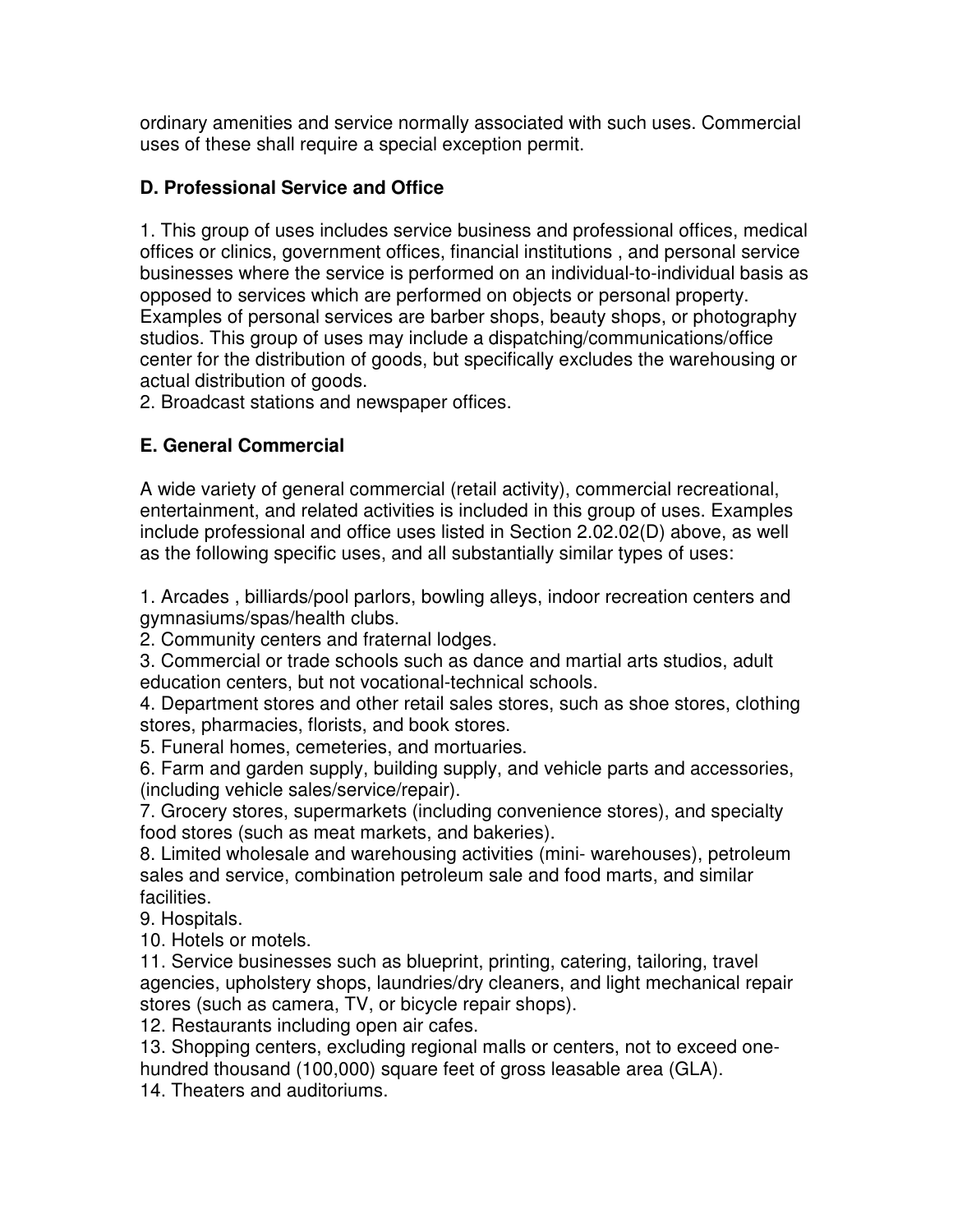15. Commercial outdoor recreational.

16. Roadside produce stands, temporary or permanent.

17. Point-of-Sale retail plant nurseries.

18. Veterinary offices and animal hospital, provided the facility has no outside kennels.

19. Broadcast Stations.

20. LP gas storage and/or distribution facilities for ten thousand (10,000) gallons or less.

## **F. High Intensity Commercial**

The uses in this group include all uses in General Commercial. Activities which require outdoor storage, have higher trip generations than general commercial listed above, or have the potential for greater nuisance to adjacent properties due to noise, light and glare, or typical hours of operation shall be classified as general commercial. This group of uses includes the following list of specific uses and all substantially similar activities based upon similarity of characteristics.

1. Vehicle sales, rental, service, and repair, including truck stops, body shops, road services, car wash facilities, and the sales, rental, repair and service of new or used automobiles, boats, buses, farm equipment, motorcycles, trucks, recreational vehicles, and mobile homes.

2. Gasoline sales and service, combination gasoline sale and food marts, and similar facilities.

3. Recreational vehicle and travel trailer parks.

4. Taverns, bars, lounges, night clubs, and dance halls that allows alcohol to be consumed on the premises is considered a minor development (see 2.02.08)

5. Financial institutions.

6. Veterinary offices and animal hospital with outside kennels.

7. Storage yards for equipment, machinery, and supplies for building and trades contractors, garbage haulers.

8. Flea markets or similar outdoor or indoor/outdoor sales complexes.

9. Shopping Centers, including regional malls or centers, exceeding one-hundred thousand (100,000) square feet of gross leasable area (GLA).

#### **G. Local Public Service Activities**

This group of activities includes those uses which generally provide essential or important public services directly to the consumer or are small scale facilities, and which may have characteristics of potential nuisance to adjacent properties due to noise, light and glare, or appearance. Government offices or government agency offices specifically are not included in this group of uses. Uses include the following, and substantially similar activities, based upon similarity of characteristics: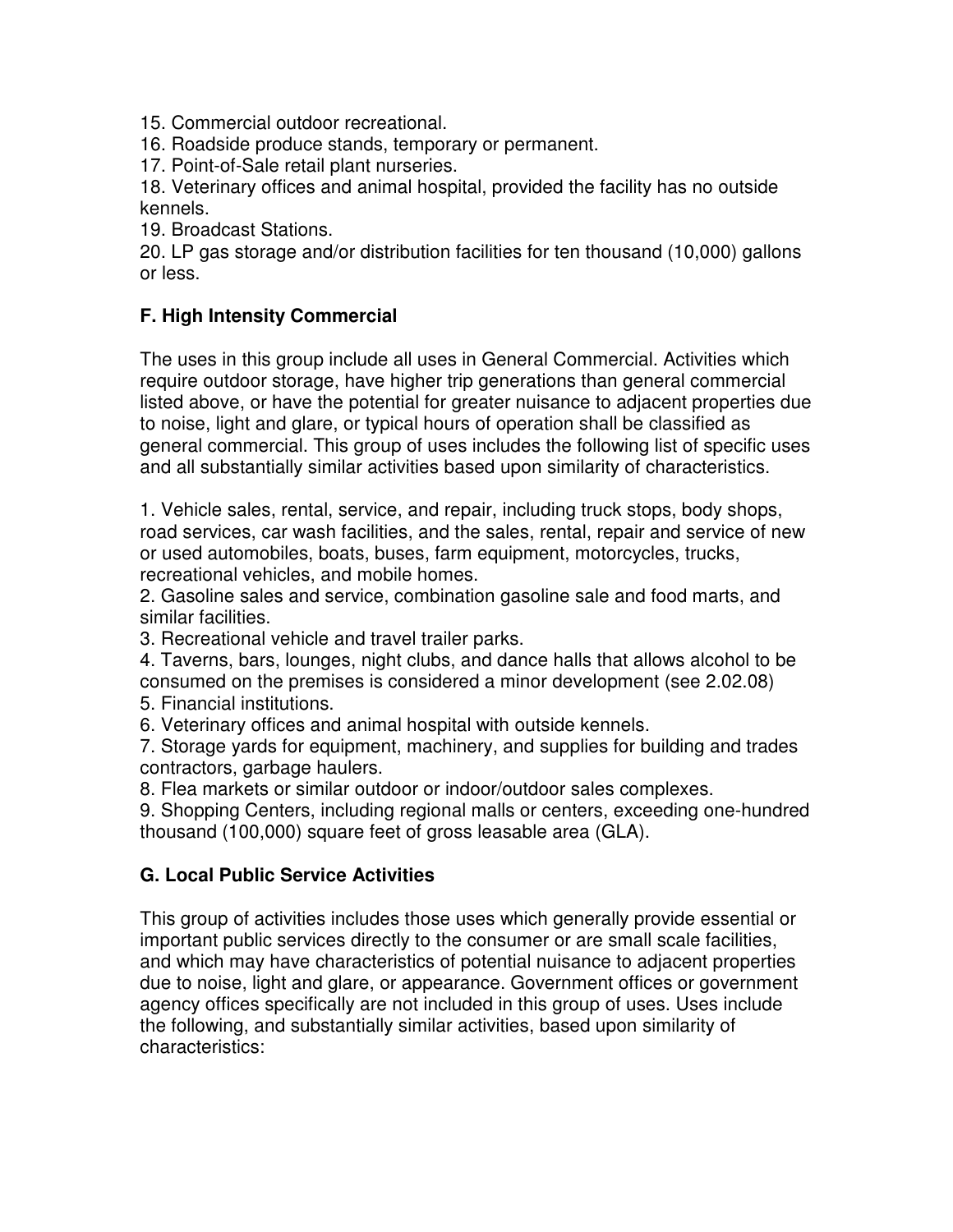1. Emergency service activities such as buildings, garages, parking, and/or dispatch centers for ambulances, fire, police and rescue.

2. Radio and television transmission towers 1000 feet or less in height.

3. Utility facilities, such as water and wastewater pumping stations, and utility linear distribution/collection facilities' corridors/easements/right-of-way which contain water or wastewater lines as part of a consumer distribution or collection system.

4. Maintenance facilities and storage yards of 1 acre or less for school, government agencies, and electric, telephone and cable companies.

5. Bus terminals.

6. Public Service linear distribution/collection facilities such as electric distribution lines and natural gas lines, telephone lines, and cable TV lines for customer distribution.

7. Electric utility substations which serve only the surrounding area through distribution lines providing service directly to customers

## **H. Agricultural**

1. Agricultural uses include croplands, pastures, greenhouses, wholesale nurseries, forestry, aquaculture, feed lots, and buildings which are an accessory to these agricultural uses. Residential use may be allowed; refer to Table 2.04.06 for residential densities.

2. Livestock auctions by special exception.

3. Any pig sty, chicken coop, livestock pen, slaughterhouse, dog kennel or similar structure or activity must be located at least five hundred (500) feet from any dwelling unit located on any other lot or parcel of land and at least one hundred (100) feet from any boundary of the lot or parcel on which it is located.

## **I. Light Industrial**

An industry that has

1. No regulated emissions.

2. Does not create noise or vibrations above 60 decibels at the property line.

3. Does not create a hazard to the neighbors or the environment.

4. Involves a process that is contained entirely within the structure.

5. Is limited to ten (10) or less shipments and /or deliveries are needed per day. No regular deliveries or shipments by vehicles larger than three axles or an articulating vehicle.

6. Requires ten (10) or fewer parking spaces.

## **J. Heavy Industrial**

An industry that exceeds any of the Light Industrial guidelines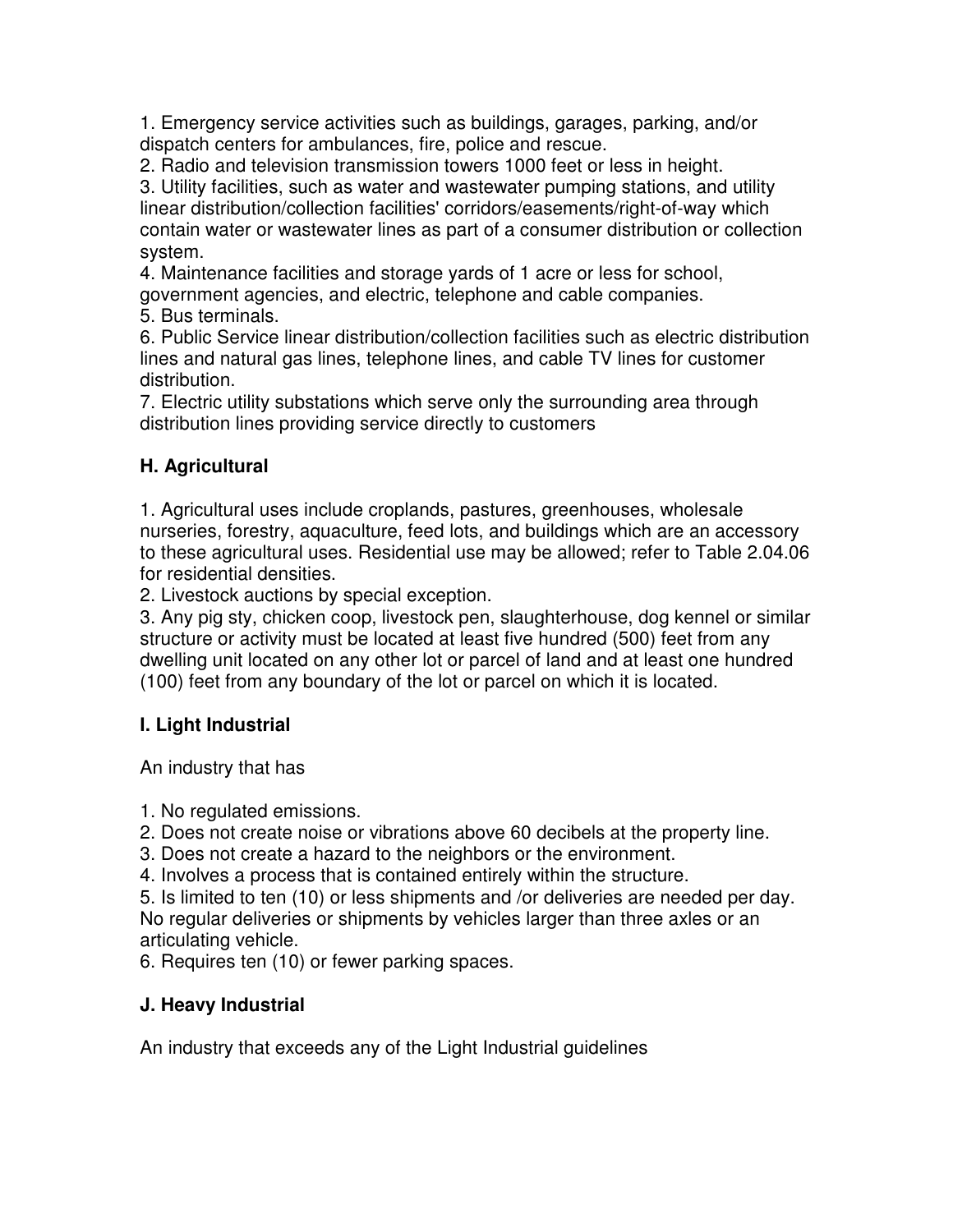This type of use includes those wholesale and retail businesses for manufacturing, processing, storing, or distributing goods. Included in this category are uses which require primarily outdoor storage or the industrial activity itself is conducted outdoors. Such uses include, for example, LP gas storage and/or distribution exceeding one thousand (1,000) gallons, junkyards or salvage yards, and recycling collection centers.

#### **K. Mining**

esource extraction as defined in 378.403 (5) of the Florida Statues. The types of uses in this group include surface mining, rock quarries, strip mining, borrow pits, and any extraction activities. Buildings and businesses for the refinement, processing, packaging, and transportation of extracted materials are included in this group of uses. This includes any pond over one acre in size and created by removal of materials and transported to a offsite location .

| NOTE: This table is NOT part of the LDC, it is a visual aid for informational purposes only. |                         |                        |                          |                                           |                                                                       |                                                                                                         |                                                                                        |                                         |                                |                                |
|----------------------------------------------------------------------------------------------|-------------------------|------------------------|--------------------------|-------------------------------------------|-----------------------------------------------------------------------|---------------------------------------------------------------------------------------------------------|----------------------------------------------------------------------------------------|-----------------------------------------|--------------------------------|--------------------------------|
|                                                                                              | <b>Type of Uses</b>     |                        |                          |                                           |                                                                       |                                                                                                         |                                                                                        |                                         |                                |                                |
| <b>Land Use</b><br><b>Category</b>                                                           | <b>Agricult</b><br>ural | <b>Residen</b><br>tial | <b>Institutio</b><br>nal | <b>Outdoor</b><br><b>Recreati</b><br>onal | Local<br><b>Public</b><br><b>Servic</b><br>е<br><b>Activiti</b><br>es | <b>Roadsi</b><br>de<br><b>Produc</b><br>e<br>Stands,<br><b>Tempor</b><br>ary or<br><b>Perman</b><br>ent | Linear<br><b>Distribut</b><br>ion or<br><b>Collectio</b><br>n<br><b>Facilitie</b><br>s | <b>General</b><br><b>Commer</b><br>cial | Light<br><b>Industr</b><br>ial | Heavy<br><b>Industr</b><br>ial |
| A. Agriculture<br>20                                                                         | yes                     | yes(1)                 | yes (2)                  | yes                                       | yes                                                                   | yes                                                                                                     | yes                                                                                    | no                                      | no                             | no                             |
| <b>B.</b> Agriculture 5                                                                      | yes                     | yes(1)                 | yes                      | yes                                       | yes                                                                   | yes                                                                                                     | yes                                                                                    | no                                      | no                             | no                             |
| C. Agriculture 3                                                                             | yes                     | yes $(1)$              | yes                      | yes                                       | yes                                                                   | yes                                                                                                     | yes                                                                                    | no                                      | no                             | no                             |
| D. Conservation                                                                              | yes(3)                  | yes(4)                 | no                       | yes(5)                                    | yes                                                                   | no                                                                                                      | yes                                                                                    | no                                      | no                             | no                             |
| E. Residential I.<br>Ш                                                                       | no                      | yes $(1)$              | no                       | yes                                       | yes                                                                   | no                                                                                                      | yes                                                                                    | no                                      | no                             | no                             |
| F. Prison                                                                                    | no                      | yes(1)                 | no                       | no                                        | no                                                                    | no                                                                                                      | yes                                                                                    | no                                      | no                             | no                             |
| <b>G. Industrial</b>                                                                         | no                      | yes(1)                 | no                       | no                                        | no                                                                    | no                                                                                                      | yes                                                                                    | no                                      | no                             | yes                            |
| H. Mining                                                                                    | no                      | no                     | no                       | no                                        | no                                                                    | no                                                                                                      | yes                                                                                    | no                                      | no                             | no                             |
| I. Mixed Use -<br><b>Business/Resid</b><br>ential                                            | no                      | yes(1)                 | yes                      | yes                                       | yes                                                                   | no                                                                                                      | yes                                                                                    | yes                                     | yes                            | yes                            |
| J. Mixed Use -<br>Suburban/Resid<br>ential                                                   | no                      | yes(1)                 | yes                      | yes                                       | yes                                                                   | no                                                                                                      | yes                                                                                    | yes                                     | yes                            | no                             |
| K. Mixed Use -<br>Interchange<br><b>Business</b>                                             | no                      | limited<br>(6)         | yes                      | yes                                       | yes                                                                   | no                                                                                                      | yes                                                                                    | yes                                     | yes                            | yes                            |
| subject to the density standards in Table 2.04.07<br>(1)                                     |                         |                        |                          |                                           |                                                                       |                                                                                                         |                                                                                        |                                         |                                |                                |
| (2) excluding residential care facilities and nursing homes                                  |                         |                        |                          |                                           |                                                                       |                                                                                                         |                                                                                        |                                         |                                |                                |

## **2.02.03 Allowable Uses within Each Land Use District**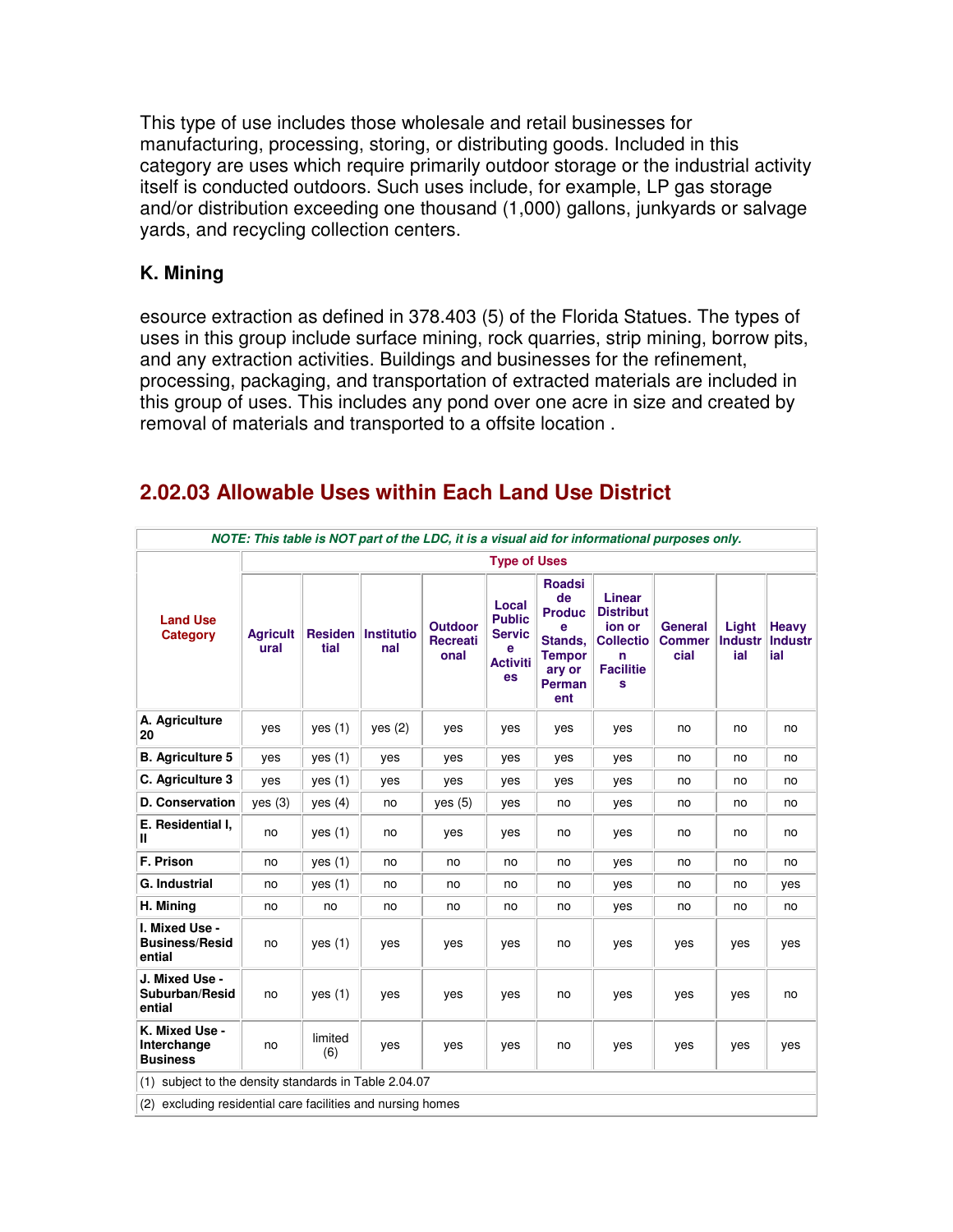(3) silviculture only, subject to Best Managemant Practices

(4) subject to the density standards in Section 2.04.02 C (1) et seq., in this Code

(5) recreational activities consistent with protection of the area

(6) An attached single-family dwelling unit, which may include an attached mobile home, of up to 1,000 square feet of floor area, as an accessory dwelling unit for the purpose of providing security to an existing principal business use conducted on the same lot or parcel

**NOTE: Check individual listings below in each category for additional uses permitted only in specific land use districts.** 

## **A. Agriculture 20**

The following types of uses are allowed in the Agriculture 20 land use district.

- 1. Agricultural.
- 2. Residential, subject to the density standards in Table 2.04.07
- 3. Institutional, excluding residential care facilities and nursing homes.
- 4. Outdoor Recreational.
- 5. Local Public Service Activities.
- 6. Roadside Produce Stands, Temporary or Permanent.

7. The following specific uses, subject to special exception approval pursuant to Sections 9.08.00, et seq., of this Code: commercial outdoor arenas, commercial livestock auction facilities, commercial outdoor firing ranges, commercial race tracks, and marinas for more than three boats. Special events that occur only once a year or less and can comply with all other County requirements, may be issued a permit for the activity by the Planning Administrator, if the Administrator is satisfied that any negative impact on the county is not permanent.

#### **B. Agriculture 5**

The following types of uses are allowed in the Agriculture 5 land use district.

- 1. Agricultural.
- 2. Residential, subject to the density standards in Table 2.04.07.
- 3. Institutional.
- 4. Outdoor Recreational.
- 5. Local Public Service Activities.
- 6. Roadside Produce Stands, Temporary or Permanent.

7. The following specific uses, subject to special exception approval pursuant to Sections 9.08.00, et seq., of this Code: commercial outdoor arenas, commercial livestock auction facilities, commercial outdoor firing ranges, commercial race tracks, and marinas for more than three boats. Special events that occur only once a year or less and can comply with all other County requirements, may be issued a permit for the activity by the Planning Administrator, it the Administrator is satisfied that any negative impact on the County is not permanent.

#### **C. Agriculture 3**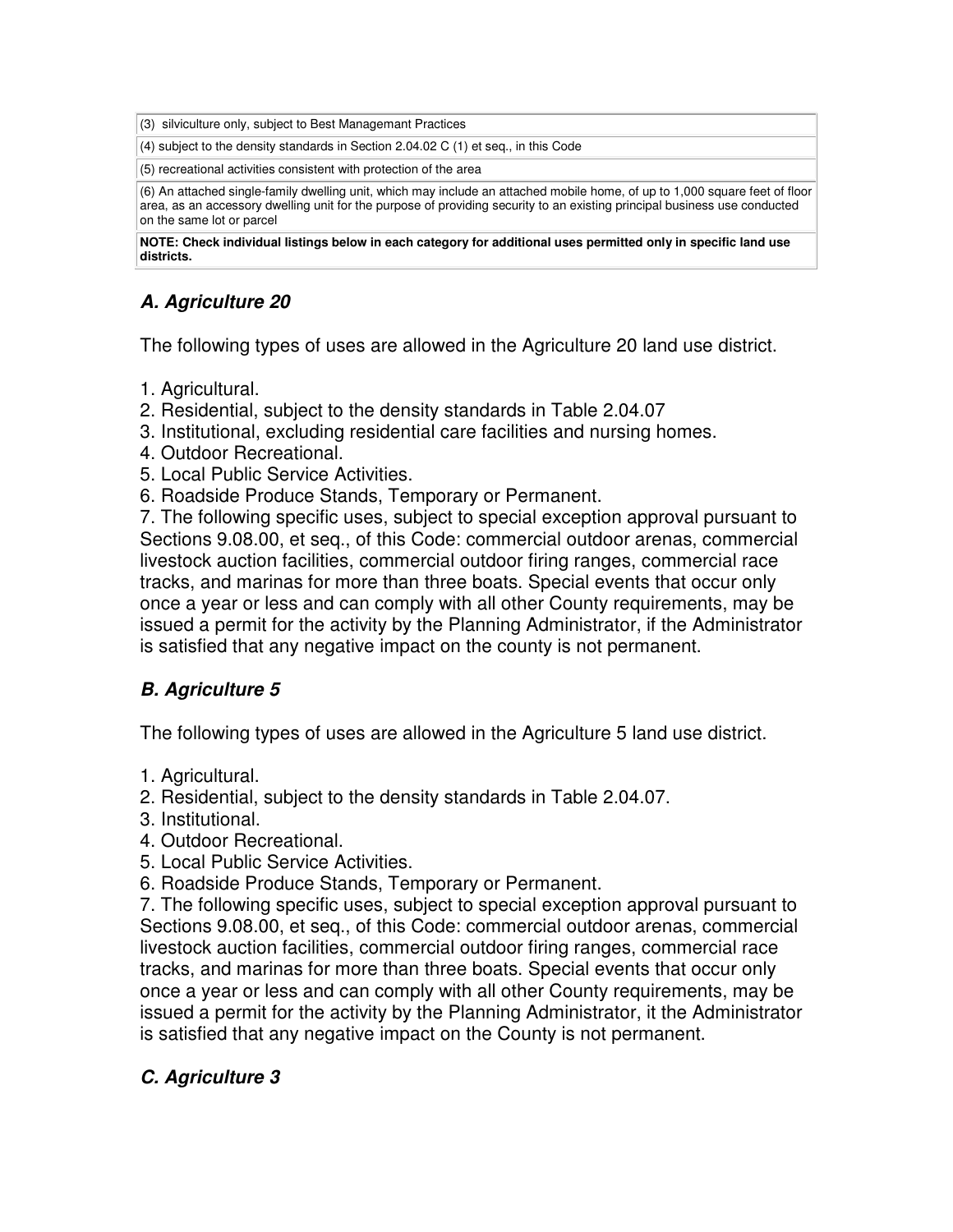The following types of uses are allowed in Agriculture III land use areas.

- 1. Agriculture
- 2. Residential, subject to the density standards in Table 2.04.07
- 3. Institutional.
- 4. Outdoor recreational.
- 5. Local Public service activities.
- 6. Roadside produce stands, temporary or permanent.

7. The following specific uses, subject to special exception approval pursuant to Sections 9.08.00, et seq., of this Code: Commercial outdoor arenas, commercial livestock auction facilities, commercial outdoor firing ranges, commercial race track, and marinas for more than three boats. Special events that occur only once a year or less and can comply with all other County requirements, may be issued a permit for the activity by the Planning Administrator, if the Administrator is satisfied that any negative impact on the County is not permanent.

## **D. Conservation**

The uses listed under sub-sections 1, 2, 3 and 4 below are allowed in the Conservation land use district.

1. Agricultural (silviculture only, subject to Best Management Practices)

2. Outdoor Recreational (recreational activities consistent with protection of the area)

3. Linear Distribution/Collection Facilities

4. Residential, subject to the density standards in Section 2.04.02 C (1) et seq., in this Code.

## **E. Residential I and II**

The following types of uses are allowed in the Residential I and II land use districts.

1. Residential, subject to the density standards in Table 2.04.07

2. Outdoor Recreational, including licensed airstrips as an accessory use

3. Local Public Service Activities, provided that all above-ground electric power lines are located on single pole structures

4. Agricultural

5. General Commercial (limited to those commercial activities that compliment or serve the residential area and is located within the interior of the subdivision.) **It is limited to one acre on subdivisions of 100 lots or more**.

6. Institutional, uses related to neighborhood developments, such as houses of worship, cemeteries whether institutional or commercial, and group homes for less than 6 residents.

## **F. Prison**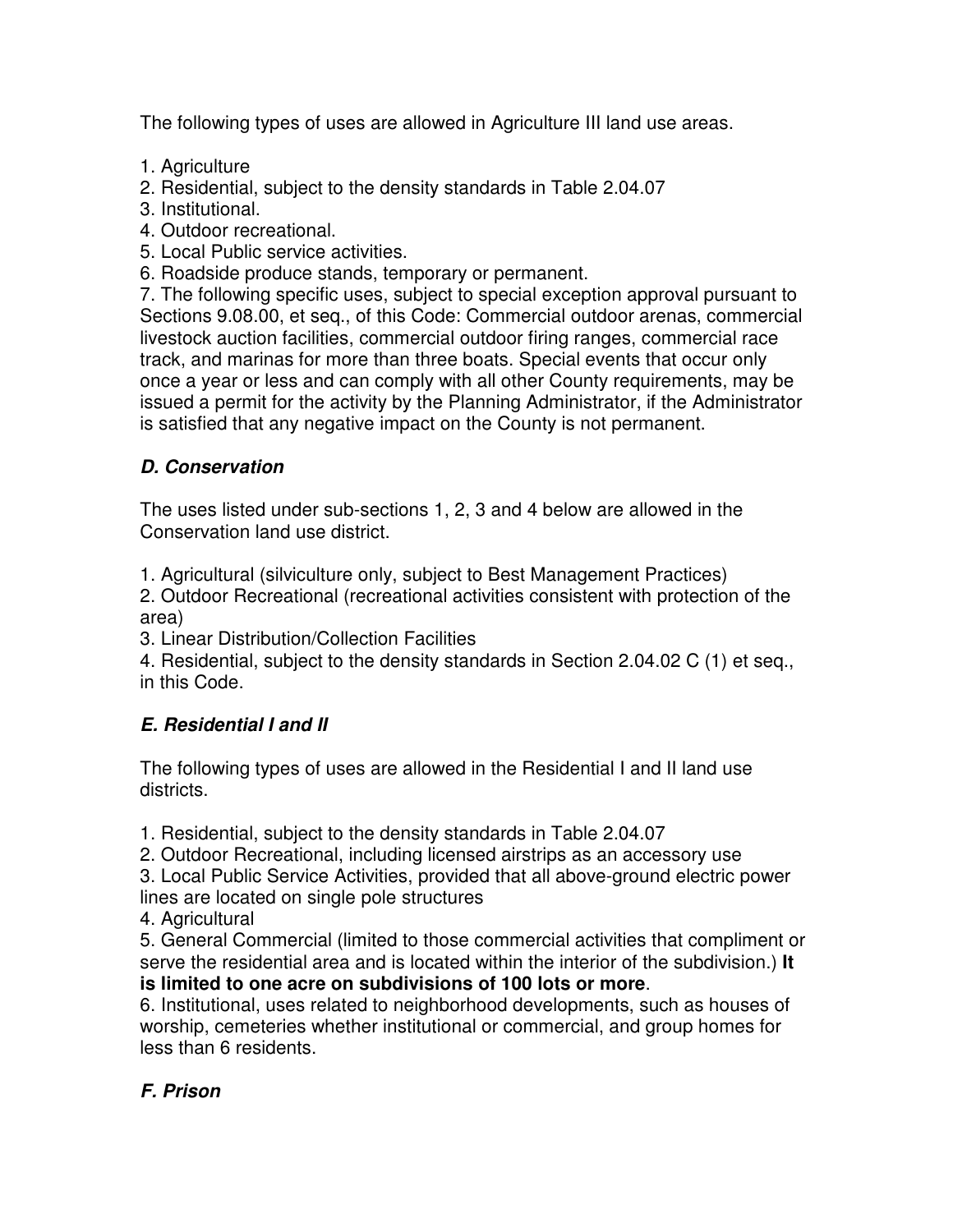The following types of uses are allowed in the Prison land use district.

- 1. Prisons
- 2. Local Public Service Activities
- 3. Residential (For the Staff of the Prison. Up to 4 units per acre.)

#### **G. Industrial**

The following types of uses are allowed in the Industrial land use district. Specifically prohibited are hazardous waste and medical waste disposal facilities.

- 1. Light Industrial
- 2. Heavy Industrial
- 3. Local Public Service Activities
- 4. Agricultural

## **H. Mining**

An Overlay District and the underlying Land Use designation shall remain

#### **I. Mixed Use - Business/Residential**

The following types of uses are allowed in the Mixed Use - Business/Residential land use district.

- 1. Residential
- 2. Institutional
- 3. Outdoor Recreational
- 4. Professional Service and Office
- 5. General Commercial
- 6. High Intensity Commercial
- 7. Local Public Service Activities
- 8. Agricultural
- 9. Light Industrial with outdoor storage

#### **J. Mixed Use - Suburban/Residential**

The following types of uses are allowed in the Mixed Use - Suburban/Residential land use district.

- 1. Residential
- 2. Institutional
- 3. Outdoor Recreational
- 4. Professional Service and Office
- 5. General Commercial
- 6. Local Public Service Activities